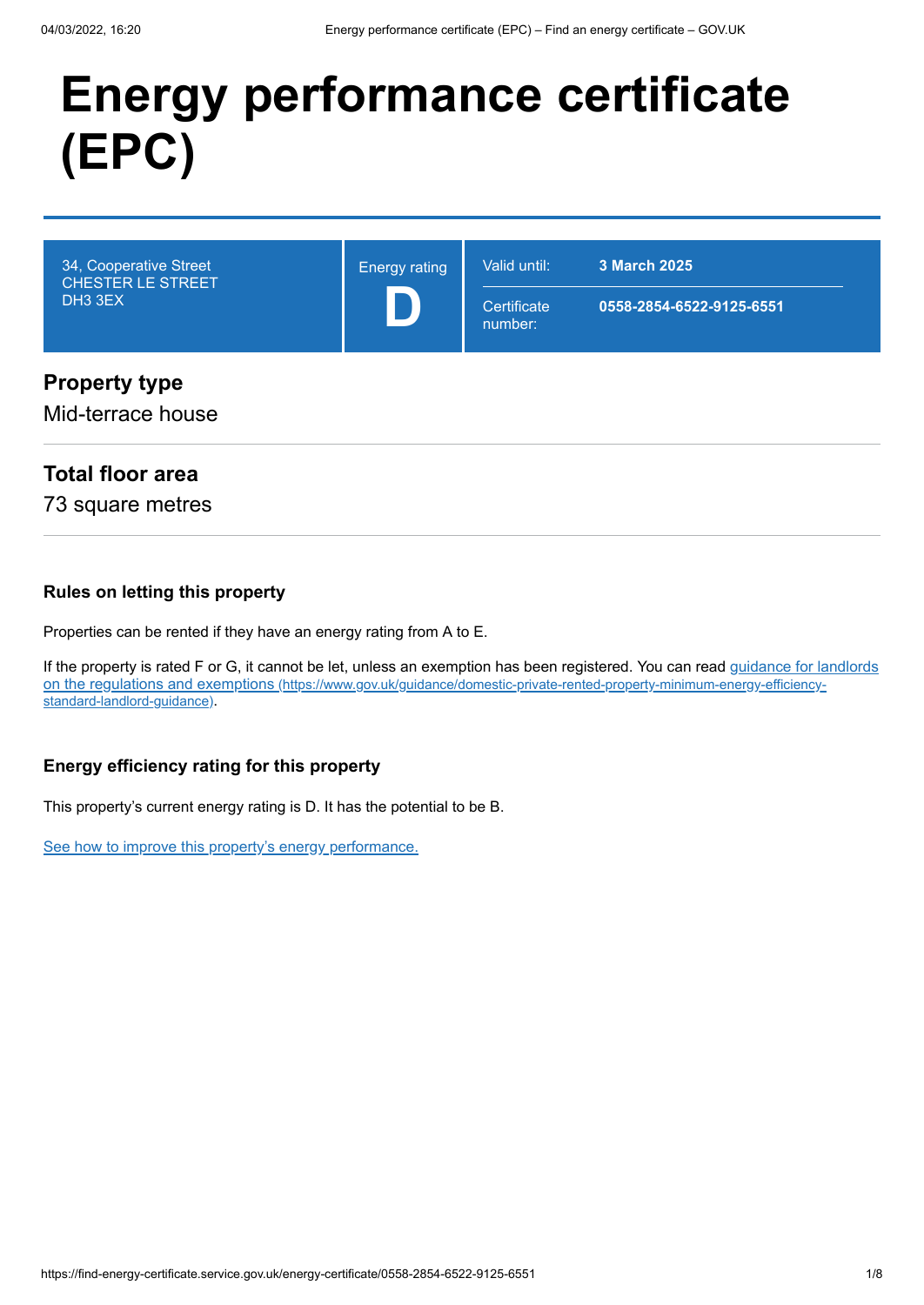| <b>Score</b> | <b>Energy rating</b> | <b>Current</b> | <b>Potential</b> |
|--------------|----------------------|----------------|------------------|
| $92 +$       | Ą                    |                |                  |
| 81-91        | В                    |                | 86<br>B          |
| 69-80        | $\mathbf C$          |                |                  |
| 55-68        | D                    | 64<br>D        |                  |
| 39-54        | Е                    |                |                  |
| $21 - 38$    | F                    |                |                  |
| $1 - 20$     |                      | G              |                  |

The graph shows this property's current and potential energy efficiency.

Properties are given a rating from A (most efficient) to G (least efficient).

Properties are also given a score. The higher the number the lower your fuel bills are likely to be.

For properties in England and Wales:

- the average energy rating is D
- the average energy score is 60

#### **Breakdown of property's energy performance**

This section shows the energy performance for features of this property. The assessment does not consider the condition of a feature and how well it is working.

Each feature is assessed as one of the following:

- very good (most efficient)
- good
- average
- poor
- very poor (least efficient)

When the description says "assumed", it means that the feature could not be inspected and an assumption has been made based on the property's age and type.

| Very poor |
|-----------|
| Average   |

https://find-energy-certificate.service.gov.uk/energy-certificate/0558-2854-6522-9125-6551 2/8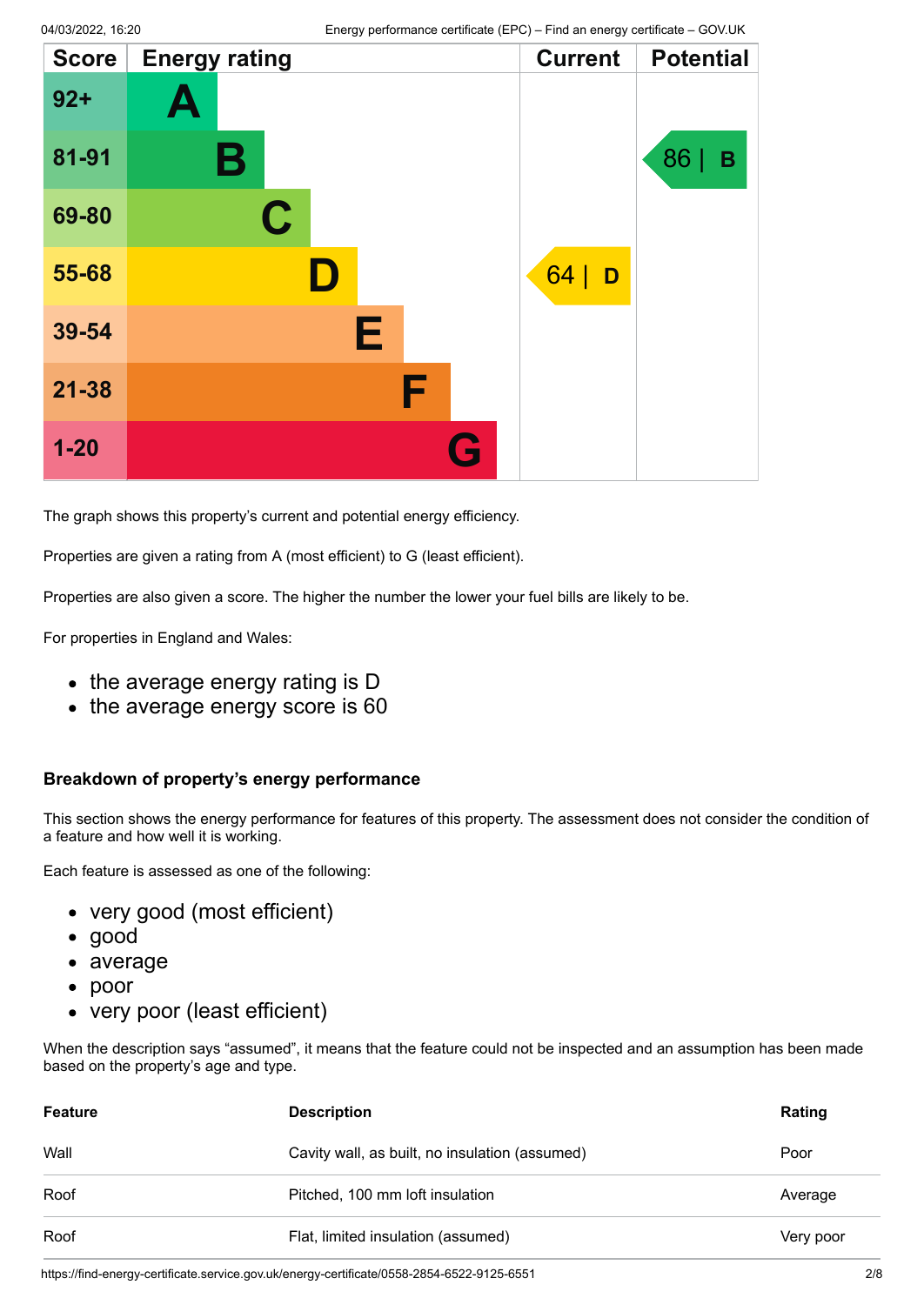04/03/2022, 16:20 Energy performance certificate (EPC) – Find an energy certificate – GOV.UK

| <b>Feature</b>       | <b>Description</b>                          | Rating |
|----------------------|---------------------------------------------|--------|
| Window               | Fully double glazed                         | Good   |
| Main heating         | Boiler and radiators, mains gas             | Good   |
| Main heating control | Programmer, room thermostat and TRVs        | Good   |
| Hot water            | From main system                            | Good   |
| Lighting             | Low energy lighting in 14% of fixed outlets | Poor   |
| Floor                | Suspended, no insulation (assumed)          | N/A    |
| Secondary heating    | None                                        | N/A    |

## **Primary energy use**

The primary energy use for this property per year is 273 kilowatt hours per square metre (kWh/m2).

What is primary energy use?

# **Additional information**

Additional information about this property:

• Cavity fill is recommended

#### **Environmental impact of this property**

This property's current environmental impact rating is D. It has the potential to be B.

Properties are rated in a scale from A to G based on how much carbon dioxide (CO2) they produce.

Properties with an A rating produce less CO2 than G rated properties.

#### **An average household produces**

6 tonnes of CO2

#### **This property produces**

#### **This property's potential production**

1.3 tonnes of CO2

3.5 tonnes of CO2

By making the [recommended changes](#page-3-0), you could reduce this property's CO2 emissions by 2.2 tonnes per year. This will help to protect the environment.

Environmental impact ratings are based on assumptions about average occupancy and energy use. They may not reflect how energy is consumed by the people living at the property.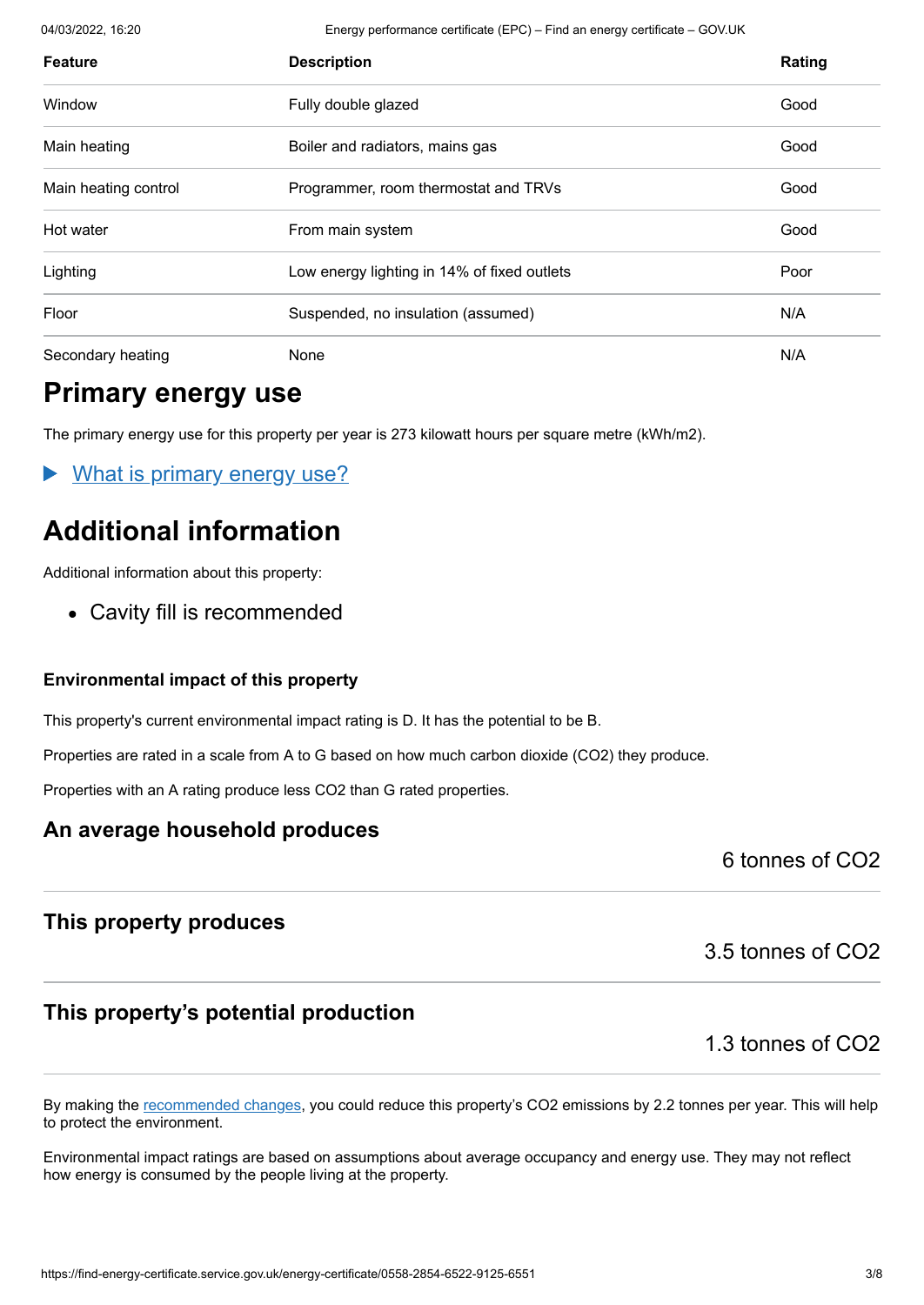#### <span id="page-3-0"></span>**How to improve this property's energy performance**

Making any of the recommended changes will improve this property's energy efficiency.

Potential energy rating **B** If you make all of the recommended changes, this will improve the property's energy rating and score from D (64) to B (86). **Recommendation 1: Cavity wall insulation** Cavity wall insulation **Typical installation cost** £500 - £1,500 **Typical yearly saving** £156 **Potential rating after carrying out recommendation 1** 70 | C **Recommendation 2: Floor insulation (suspended floor)** Floor insulation (suspended floor) **Typical installation cost** £800 - £1,200 What is an energy rating?

**Typical yearly saving**

#### **Potential rating after carrying out recommendations 1 and 2**

| 711C |
|------|
|      |
|      |

# **Recommendation 3: Low energy lighting**

Low energy lighting

#### **Typical installation cost**

£30

£31

## **Typical yearly saving**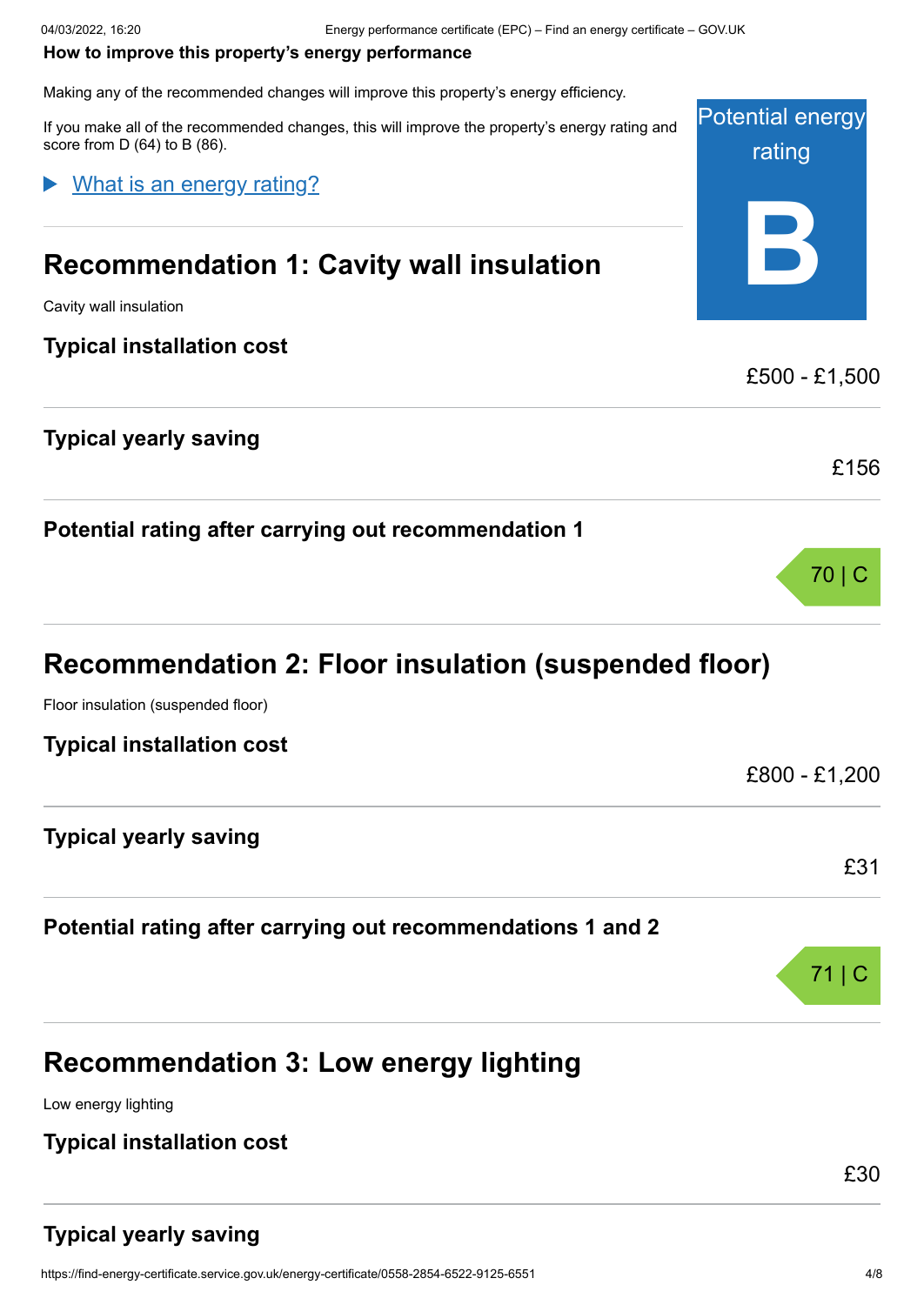| Potential rating after carrying out recommendations 1 to 3                                              |                 |
|---------------------------------------------------------------------------------------------------------|-----------------|
|                                                                                                         | 73 C            |
| <b>Recommendation 4: Solar water heating</b>                                                            |                 |
| Solar water heating                                                                                     |                 |
| <b>Typical installation cost</b>                                                                        |                 |
|                                                                                                         | £4,000 - £6,000 |
| <b>Typical yearly saving</b>                                                                            |                 |
|                                                                                                         | £33             |
| Potential rating after carrying out recommendations 1 to 4                                              |                 |
|                                                                                                         | 74   C          |
| Recommendation 5: Solar photovoltaic panels, 2.5 kWp                                                    |                 |
| Solar photovoltaic panels                                                                               |                 |
| <b>Typical installation cost</b>                                                                        | £5,000 - £8,000 |
|                                                                                                         |                 |
| <b>Typical yearly saving</b>                                                                            |                 |
|                                                                                                         | £253            |
| Potential rating after carrying out recommendations 1 to 5                                              |                 |
|                                                                                                         | 86              |
| <b>Paying for energy improvements</b>                                                                   |                 |
| Find energy grants and ways to save energy in your home. (https://www.gov.uk/improve-energy-efficiency) |                 |

**Estimated energy use and potential savings**

**Estimated yearly energy cost for this property**

£821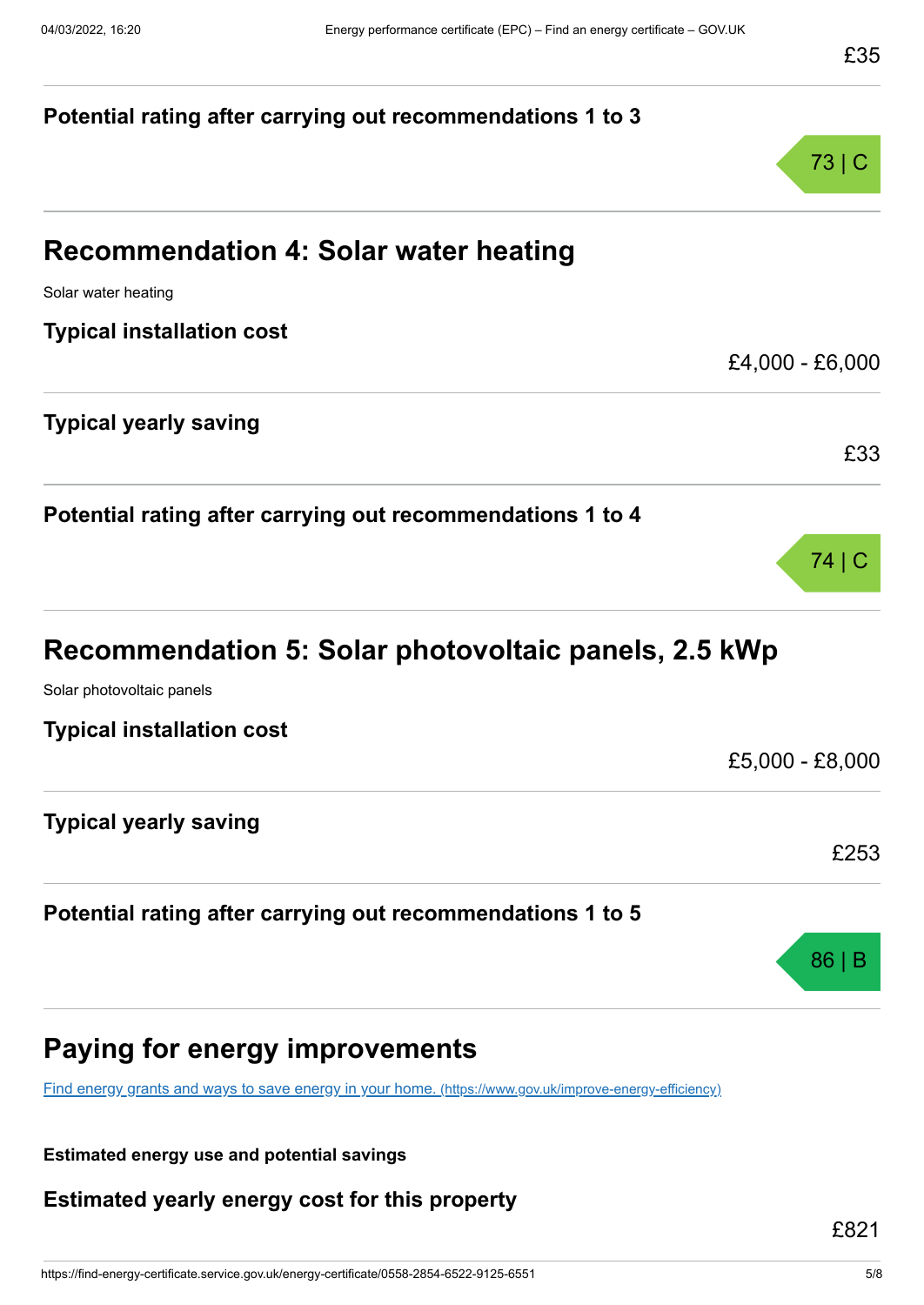## **Potential saving**

The estimated cost shows how much the average household would spend in this property for heating, lighting and hot water. It is not based on how energy is used by the people living at the property.

The estimated saving is based on making all of the recommendations in [how to improve this property's energy performance.](#page-3-0)

For advice on how to reduce your energy bills visit Simple Energy Advice [\(https://www.simpleenergyadvice.org.uk/\)](https://www.simpleenergyadvice.org.uk/).

# **Heating use in this property**

Heating a property usually makes up the majority of energy costs.

#### **Estimated energy used to heat this property**

#### **Space heating**

10774 kWh per year

#### **Water heating**

2034 kWh per year

#### **Potential energy savings by installing insulation**

| <b>Type of insulation</b>     | Amount of energy saved |  |
|-------------------------------|------------------------|--|
| <b>Loft insulation</b>        | 312 kWh per year       |  |
| <b>Cavity wall insulation</b> | 3398 kWh per year      |  |

You might be able to receive Renewable Heat Incentive payments [\(https://www.gov.uk/domestic-renewable-heat-incentive\)](https://www.gov.uk/domestic-renewable-heat-incentive). This will help to reduce carbon emissions by replacing your existing heating system with one that generates renewable heat. The estimated energy required for space and water heating will form the basis of the payments.

#### **Contacting the assessor and accreditation scheme**

This EPC was created by a qualified energy assessor.

If you are unhappy about your property's energy assessment or certificate, you can complain to the assessor directly.

If you are still unhappy after contacting the assessor, you should contact the assessor's accreditation scheme.

Accreditation schemes are appointed by the government to ensure that assessors are qualified to carry out EPC assessments.

# **Assessor contact details**

#### **Assessor's name**

Anthony Smith

### **Telephone** 07545925542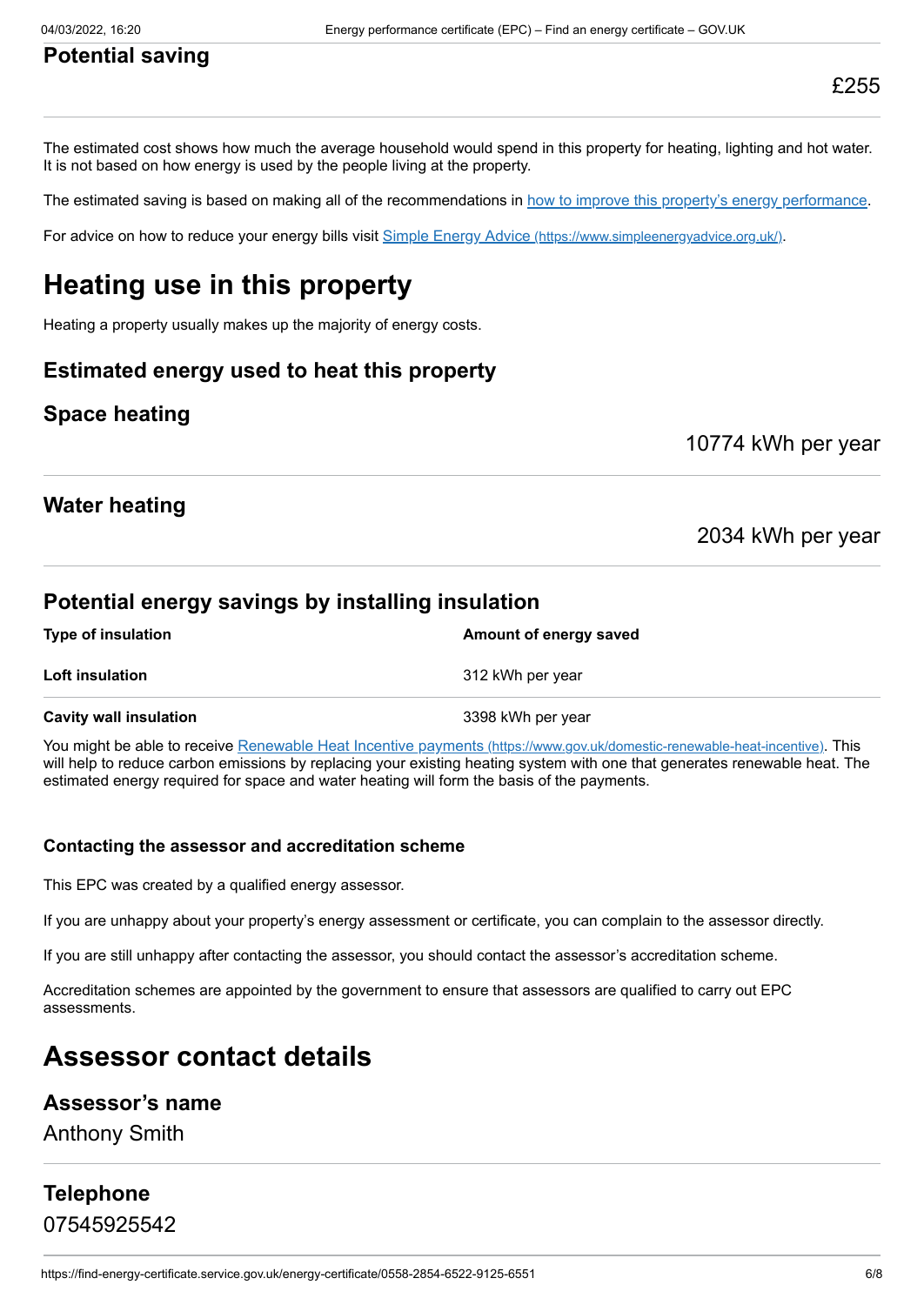# **Accreditation scheme contact details**

**Accreditation scheme**

Stroma Certification Ltd

#### **Assessor ID**

STRO013957

#### **Telephone**

0330 124 9660

#### **Email**

[certification@stroma.com](mailto:certification@stroma.com)

## **Assessment details**

## **Assessor's declaration**

No related party

#### **Date of assessment**

24 February 2015

#### **Date of certificate**

4 March 2015

### **Type of assessment**

RdSAP

#### **Other certificates for this property**

If you are aware of previous certificates for this property and they are not listed here, please contact us at [mhclg.digital-services@communities.gov.uk](mailto:mhclg.digital-services@communities.gov.uk?subject=EPB%20-) or call our helpdesk on 020 3829 0748.

### **Certificate number**

8508-5105-2520-2526-5413 [\(/energy-certificate/8508-5105-2520-2526-5413\)](https://find-energy-certificate.service.gov.uk/energy-certificate/8508-5105-2520-2526-5413)

## **Expired on**